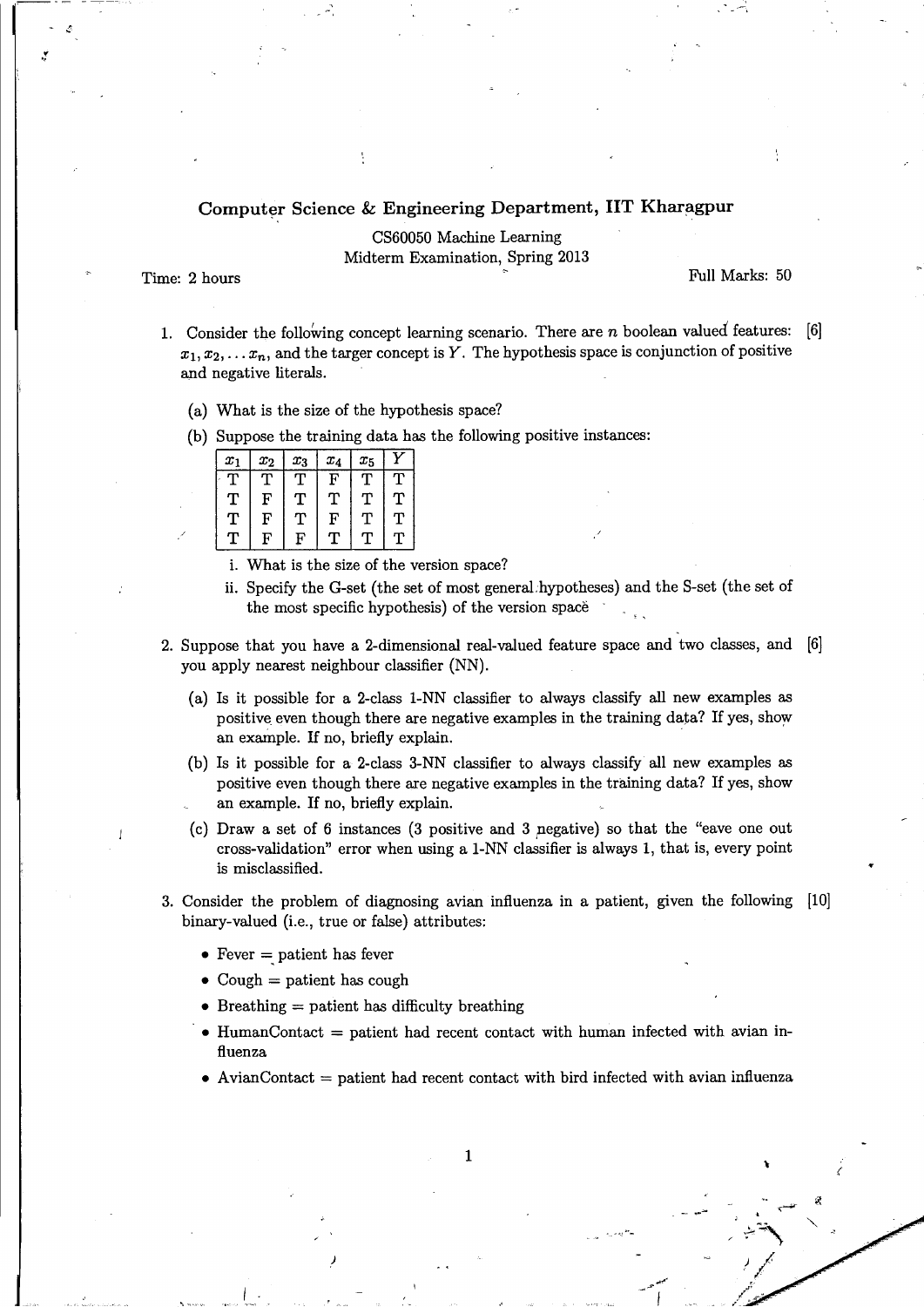Consider the training set *S* given below. In each of the six training examples, true or false values for each of the five attributes are given, a8 well as the correct classification for each example.

| Patient        | Fever        | Cough | Breathing | HumContact   AvContact   AvInfluenza |  |
|----------------|--------------|-------|-----------|--------------------------------------|--|
| P1             | $\mathbf{r}$ | m     |           |                                      |  |
| P <sub>2</sub> |              |       |           |                                      |  |
| P3             |              |       |           |                                      |  |
| P4             |              |       |           |                                      |  |
| P5             |              |       |           |                                      |  |
| P6             |              |       |           |                                      |  |

- (a) Give the information gain, *Gain(S, A),* for each attribute A with respect to the training set S. Show your work clearly
- (b) Find a decision tree that ID3 would return, by tracing the steps of ID3 by hand, using information gain as the splitting criterion. (If there is a tie for highest information gain, choose one of the highest-gain attributes at random.) Include your work that shows how you traced the steps of ID3. Verify that your resulting tree is consistent with the training data.
- (c) Does pruning a decision tree such as that produced by the basic ID3 algorithm increase or decrease performance on the training set? sometimes or always? Does it increase or decrease performance on the test set? sometimes or always?

Some approximate values of  $\log_2$ :  $\log_2(3) = 1.585$ ,  $\log_2(5) = 2.322$ ,  $\log(2(7) = 2.807$ .

- 4. (a) Design an n-input perceptron that implements the function:  $k$  or more of the inputs  $[6]$ are true.
	- (b) If you add more hidden layers to a feedforward neural network, can you always improve performance on both your training and test sets? Explain.
	- (c) For a fixed network architecture, is the backpropagation algorithm guaranteed to find the best possible set of weights, given sufficient training data? Explain.
- $[6]$ 5. Assume we have a set of data from patients who have visited BCR hospital during the year 2011. A set of features have been also extracted for each patient. Our goal is to decide whether a new visiting patient has any of diabetes, heart disease, or kidney disease, or Alzheimers (a patient can have one or more of these diseases).
	- (a) You decide to use a neural network to solve this problem. You have two choices: either to train a separate neural network for each of the diseases or to train a single neural network with one output neuron for each disease, but with a shared hidden layer. Under what assumption will a shared hidden layer network be more effective, and when will independent network be more effective?
	- (b) Some patient features are expensive to collect (e.g., brain scans) whereas others are not (e.g., temperature). Therefore, we have decided to first ask our classification algorithm to predict whether a patient has a disease, and if the classifier is 80% confident that the patient has a disease, then we will do additional examinations to collect additional patient features In this case, which classification methods do

 $\ddot{\phantom{0}}$ 

2